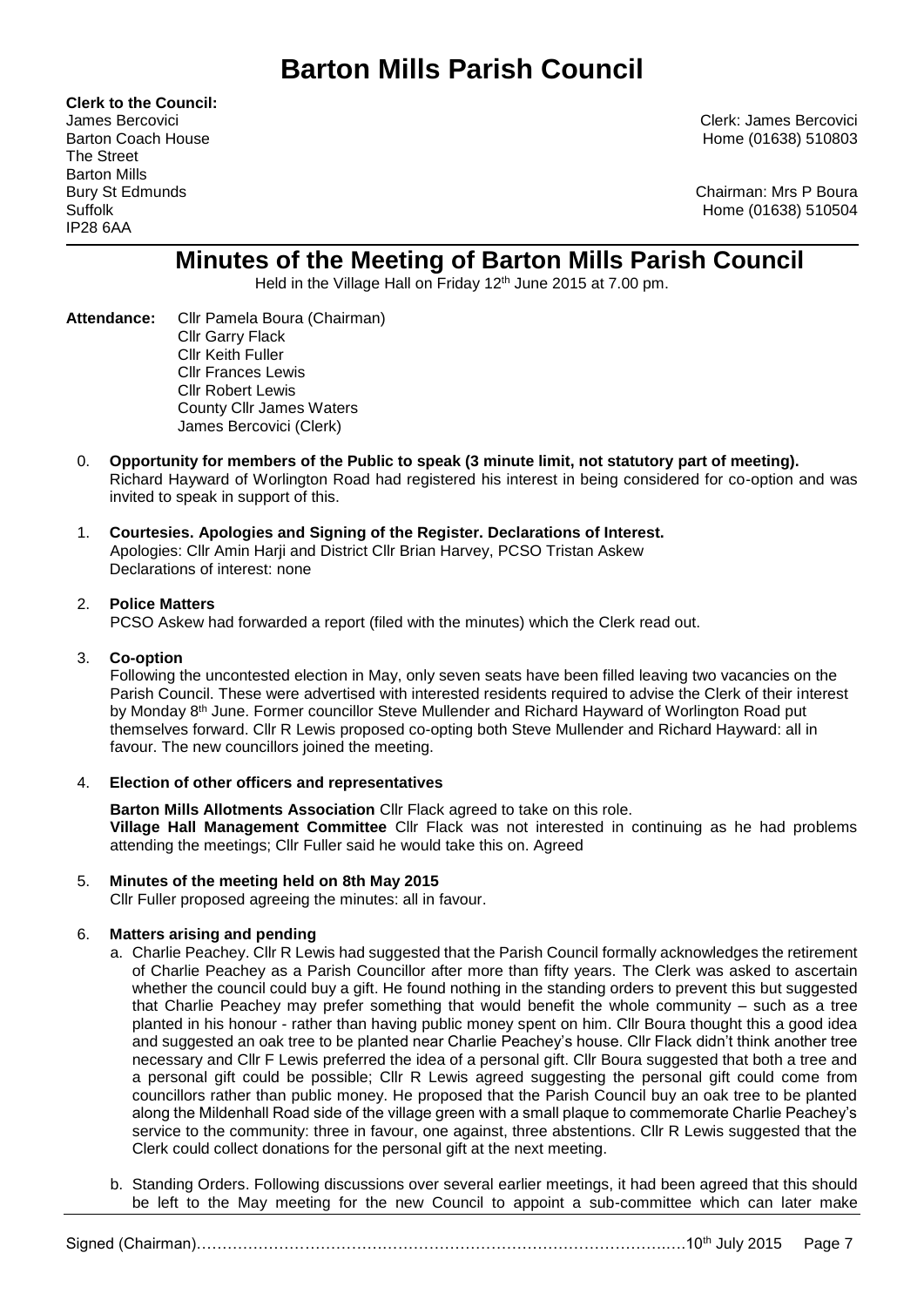recommendations to the full Council. Cllr Boura said that she and Cllr Harji had already agreed to join this committee and said she thought one more councillor would be advisable. Cllr F Lewis offered to help. Cllr R Lewis asked for confirmation that the committee would make recommendations for the whole council to approve. This was confirmed.

- c. Football coaching in the summer holidays for school children. The Clerk has been advised that Worlington may apply for a grant similar to that obtained by Barton Mills in 2013 for football goals and coaching in which case Barton Mills children could join in with that. Alternatively, coaching may be available in Barton Mills, particularly if it is open to children from other villages. The Clerk said there were problems raising funding in time for the summer holiday. Cllr Hayward suggested the October half-term and asked if participants were required to make any contribution. Cllr Mullender thought this could lead to problems but suggested the Parish Council could budget for this and liaise with other parishes. Cllr Boura suggested getting prices for coaching. Cllr Hayward thought contributions from participants would mean greater commitment. Cllr Waters said he would check to see if there are any new grants available which may help.
- d Meeting days. Cllr Harji had previously asked if this could be discussed and the Clerk ascertained availability of the village hall. The third Wednesday of each month was preferred by councillors at the May meeting (with the first Tuesday and Wednesday also available). Cllr Boura had suggested meeting on 10<sup>th</sup> July then switching to the third Wednesday from the August meeting onwards; however, both Cllrs Flack and Mullender said they would not be able to attend meetings on Wednesdays. Cllr Boura suggested moving to the first Tuesday of each month, starting with the August meeting; this was agreed.
- e. New play equipment: Cllr Boura and the Clerk met with a representative of Proludic to discuss the installation of the new equipment and the re-siting of the balancing equipment. A quote was prepared for this latter job as it was not including in the original specification: £1,310.85 to break out, reinstall balance circuit, supply and install 9m<sup>2</sup> grass mats and turf. Cllr Boura outlined the plan and said the Parish Council had £385 outstanding from the 100 Club donation leaving under £950 to find. Cllr Flack said that, with more play equipment, more picnic benches would be needed. Cllr Boura proposed agreeing the quote from Proludic: all in favour. She also said she had found someone to re-paint the swings who would charge just £9 per hour for this and it was agreed to follow this up.
- f. Electronic communication. The Clerk has set up a new email address: chairman@bartonmills.net. Others are possible.
- g. Litter bins on playing field. Cllr F Lewis said a bin is needed near the corner of the field heading towards Mildenhall Cllr Waters said he may be able to obtain a bin. Cllr R Lewis suggested it should also have a sign to remind people to use it. Cllr Fuller said the litter could be viewed as a symptom of the success of the playing field. Cllr R Lewis proposed that the Parish Council should obtain a bin and sign, requesting assistance from Cllr Waters: agreed.
- h. Car parked on playing field. The Clerk advised that he had spoken with the owner who had removed the car.

## 7. **Reports from the District and County Councillors**

- a. Cllr Brian Harvey has given his apologies for the meeting.
- b. Cllr Waters said he was still promoting the devolution agenda. He said there would be around 100 jobs created in Barton Mills in the Pancake & Waffle Shack and McDonalds. He had nothing to report on the closure of Midenhall base and confirmed that the forthcoming meeting at the Riverside was a public meeting. He outlined some issues at district level and admitted there were necessary improvements to be made in the planning department.

## 8. **Finance - Standard Payments for approval (inc. VAT)**

- a. £309.60 Clerk's net salary (May 2014) chq. 1343
- b. £77.40 HMRC (PAYE May 2014) chq.
- c. £25.60 Clerk's expenses (May 2014) chq. 1343

Cllr R Lewis proposed agreeing the standard payments: all in favour.

## **Special Payments for approval (inc. VAT)**

- d. £36.00 Ayentee Accountancy (internal audit) chq. 1344
- e. £28.00 Mark Harrod (goal hooks) chq. 1343 (payable to the Clerk)
- f. £709.44 Inkjets & Toners (printer inks) chq. 1343 (payable to the Clerk)
- g. £48.00 T A Phizacklea (gravel) chq 1343 (payable to the Clerk)
- h.  $£67.50$  Barton Mills Village Hall (hall hire) chg. 1345
- Cllr R Lewis proposed agreeing the special payments: all in favour except Cllr F Lewis who declared an interest in respect of 8h and abstained.

## **Receipts**

i. £70.00 Barton Mills Village Hall (car boot sale donation)